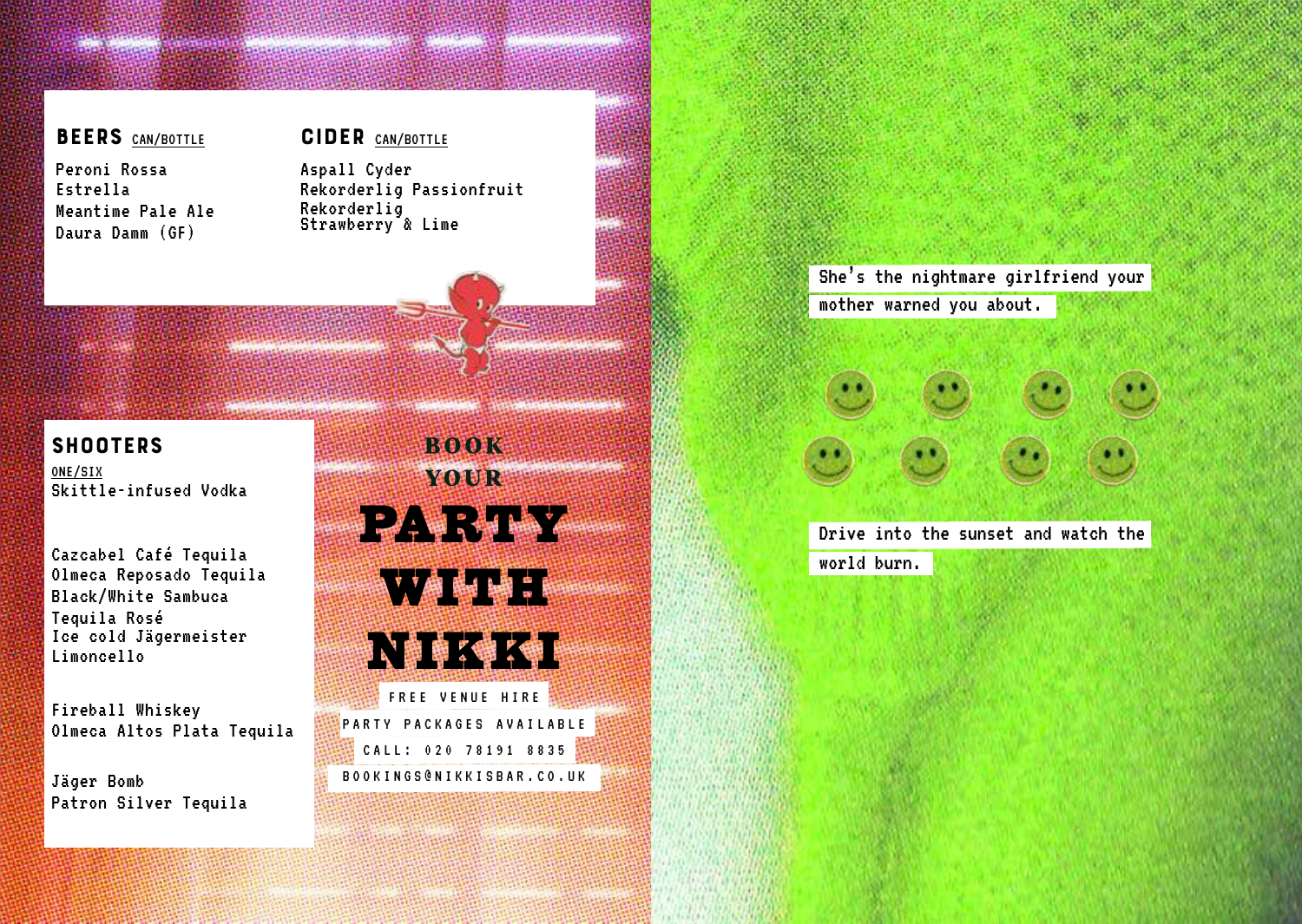## SPECIAL COCKTAILS

**NO SPRAY NO LAY CUT ROCKS** SMOOTH | CLASSY | SCOTCH | Chivas Regal Scotch, Lemon, Honey, Apple, Egg White

### STARBURST BOOGIE SLING

FRUITY | BOOZY | SWEET | LONG Absolut Vodka, Southern Comfort, Disaronno Amaretto, Archers Peach Schnapps, Pineapple and Citrus Juice

### HOT AF CUT ROCKS

NIKKI'S CHOICE

NIKKI'S CHOICE

HOT | HOT | HOT

Spicy Margarita. Chilli-infused Olmeca Reposado Tequila, Triple Sec, Jalapeño, Pineapple, Lime, Tabasco

### **NEVERLAND COUPER**

SHINY | GREEN | SWEET | EXOTIC Midori Melon Liqueur, Lillet Blanc Vermouth, Passionfruit, Citrus

#### PEACH PIE CUT ROCKS

SHORT | SWEET | ALMOND | PEACHY Southern Comfort, Disaronno Amaretto, Pineapple, White Peach, Citrus Juice

#### SUGAR DADDY  $\triangle$   $\triangle$   $\triangle$   $\text{w}_{\text{NSE}}$ SWEET | LONG | CHERRY

It's like candy. Disaronno Amaretto, Chivas Regal, Cola, Fruit Juices, Citrus

Some of our cocktails contain allergens. If you have allergies, please speak with a member of the team. Unfortunately, we cannot guarantee the lack of any allergen in our cocktails due to the nature of how they are made.

# WINE LIST

*<u>Martin Caroline Company</u>* 

### **WHITE**

Santomè Anna 6 Sauvignon/Chard (ITA)

Ancora Pinot Grigio (ITA)

Sierra Grande Sauvignon Blanc (CHI)

### RED

Santomè Moro 41 Merlot Raboso (ITA)

Le Fou Pinot Noir (FRA)

Peacock Wild Ferment Merlot (RSA)

### ROSÉ

Santomè Rosé (ITA)

CHAMPAGNE & SPARKLING WINE

# Prosecco Santomè

Prosecco Santomè Rosé

Laurent Perrier Brut

Laurent Perrier Rosé

Dom Perignon

Non Alcoholic Prosecco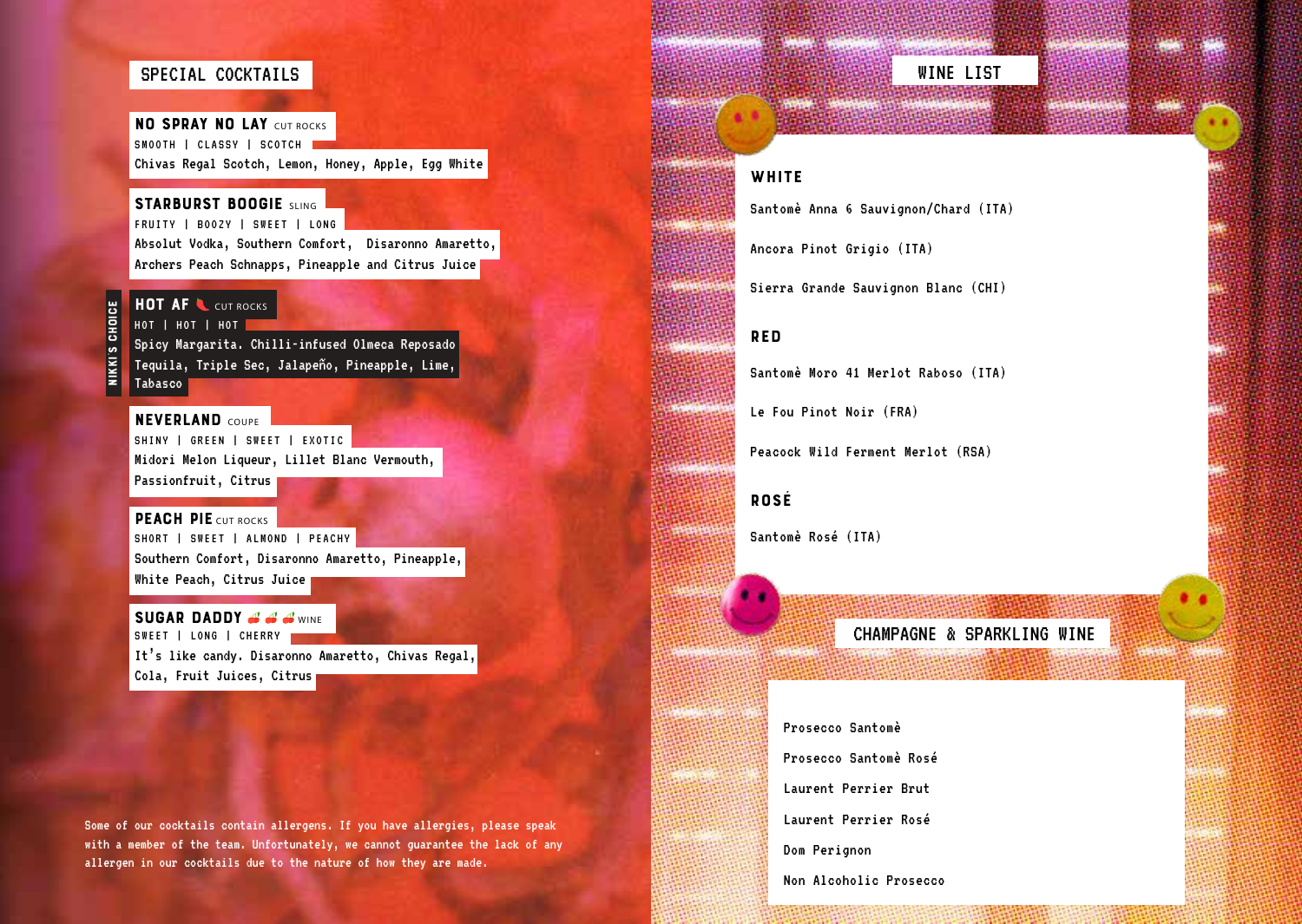# TIKI COCKTAILS

LIFE'S A BEACH CUT ROCKS HOLIDAY VIBES | COCONUT | FRUITY | EXOTIC Havana Club Especial Rum, Malibu Coconut Rum, Mango, Passionfruit, Lime, Almond Syrup **m** 

# NIKKI'S CHOICE  $V.I.P.$  SLING  $\mathbb{R}$ E<br>15 NIKKI'S

SWEET | LONG | TROPICAL | LOW-CAL Very Important Punch. Havana Club Especial Rum, Orange, Pineapple, Bitters

RUM BONGO WINE **BELLEVILLE AND RUM** FRUITY | TROPICAL | LONG | SWEET Havana Club Especial Rum, Passionfruit, Mango, Pineapple, Citrus Juice

JOLLY ROGER CUT ROCKS STRONG | SHORT | TWISTED STRONG Old Fashioned meets Cuba Libre. Havana Club 7 Year Rum, Cola, Lime, Bitters

### ZOMBIE TIKI

网络玻璃玻璃

TIKI | STRONG | LONG Havana Club Especial Rum, Mount Gay Eclipse Rum, Pineapple, Tiki Spices, Absinthe, Fire!

### FANCY A CLASSIC?

Aperol Spritz, Espresso Martini, Mojito, Margarita, Amaretto Sour, Long Island Iced Tea, Old Fashioned, Negroni

Some of our cocktails contain allergens. If you have allergies, please speak with a member of the team. Unfortunately, we cannot guarantee the lack of any allergen in our cocktails due to the nature of how they are made.

| <b>GIN COCKTAILS</b>                                            |  |
|-----------------------------------------------------------------|--|
|                                                                 |  |
| <b>BLOOD ORANGE SLING SLING</b>                                 |  |
| CITRUS   SPARKLING   TART   LONG                                |  |
| Beefeater Blood Orange Gin, Cointreau Orange Liqueur,           |  |
| Blood Orange Syrup, Grapefruit Soda                             |  |
| <b>KARMA CHAMELEON WINE</b>                                     |  |
| FLORAL FIZZY   INTERACTIVE                                      |  |
| Colour changing. Beefeater Gin, Lavender, Citrus,               |  |
| Butterfly Pea Tea                                               |  |
| LOVE POTION NO.10 COUPE                                         |  |
| GLITTER   FRUITY   SWEET   BUBBLES                              |  |
|                                                                 |  |
| Beefeater Strawberry Pink Gin, Citrus Juice, Pineapple,         |  |
| Strawberry Jam, Sparkling Wine                                  |  |
| <b>LUNAR SPRINGS SLING</b>                                      |  |
| CITRUS   BOTANICAL   SPARKLING 1999                             |  |
| Hendrick's Lunar Gin, Limoncello, White Peach, Citrus           |  |
| <b>STRAWBERRY / WATERMELON MARTINI COUPE</b>                    |  |
| REFRESHING   FRUITY   SWEET MANAGEMENT AND THE                  |  |
| Verano Watermelon Gin, Strawberry, Watermelon, Lime             |  |
| <b>ALLAND AND ARRAIGNMENT</b><br><b>LONDON LADY SLING &amp;</b> |  |
| REFRESHING   LONG   LOW-CAL   SWEET <sup> </sup>                |  |
| Pure safistication. Hendrick's Gin, Elderflower, Fresh          |  |
| Lemon Juice, Ginger Ale                                         |  |
|                                                                 |  |
|                                                                 |  |
|                                                                 |  |

NIKKI'S CHOICE

NIKKI'S CHOICE

and the first continued to the continue

Some of our cocktails contain allergens. If you have allergies, please speak with a member of the team. Unfortunately, we cannot guarantee the lack of any allergen in our cocktails due to the nature of how they are made.